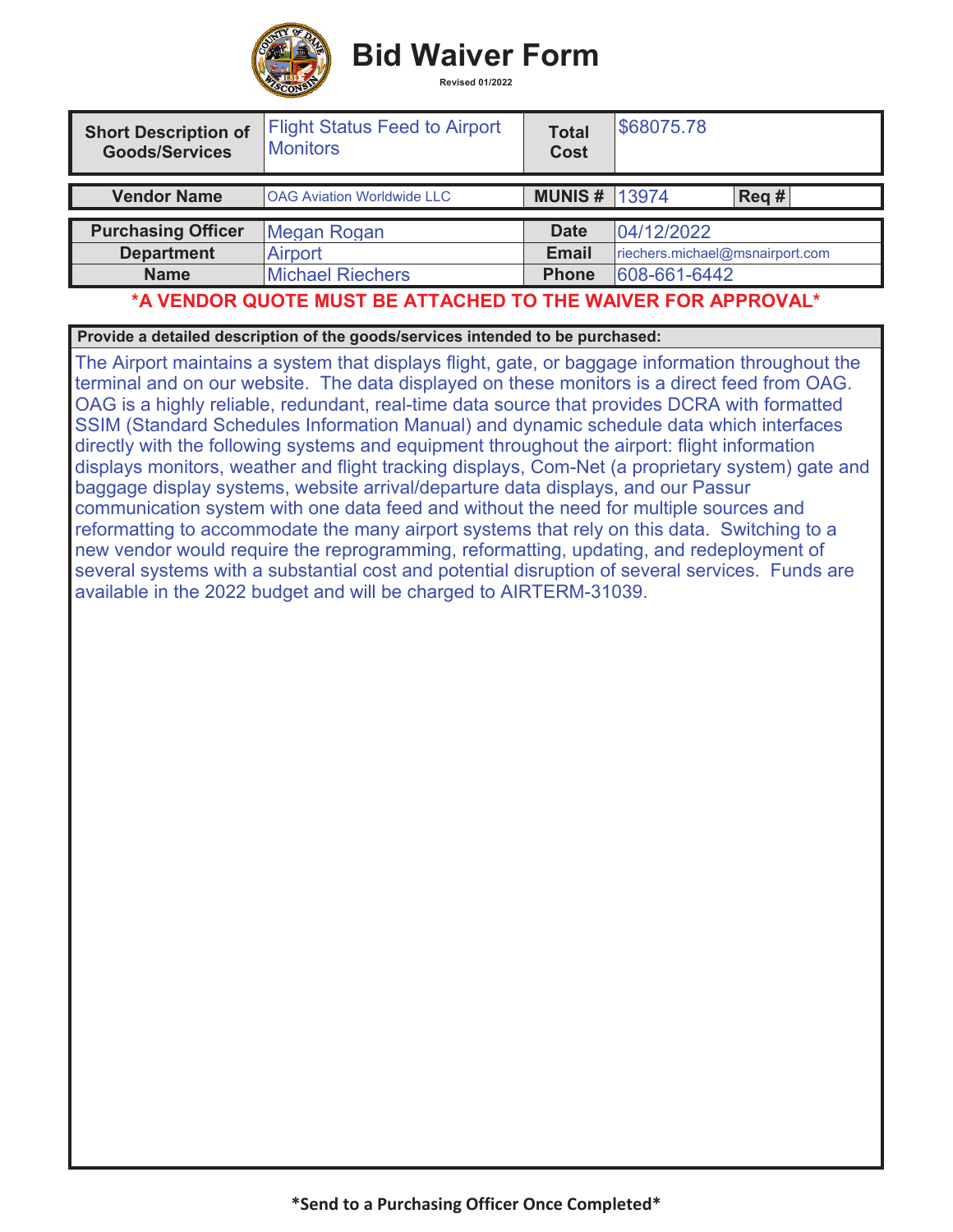

## **Bid Waiver Form Revised 04/2021**

## **Procurement Exception List**

**Emergency Procurement**

**Unique and specific technical qualifications are required** ■

**A special adaptation for a special purpose is required**

**A unique or opportune buying condition exists**

**Only one vendor possesses the unique and singularly available ability to meet the Department's requirements**

**Provide a detailed explanation as to why the competitive bidding (RFB/RFP) process cannot be used. Also provide a detailed justification in relation to the Procurement Exception(s) chosen:**

OAG Aviation Worldwide is the current provider of this data service and remains uniquely positioned to provide the uninterrupted services required to fulfill the special purpose requirements of the airport. This request will cover a cumulative five year contract which was negotiated at a first year rate of \$12,320 and a 5% escalator for each subsequent year. Funds for this service will be available in the requested 2022 budget and will be included in future year budget requests. OAG is uniquely positioned within the airport to provide seemless data integration across numerous essential airport services. Without their data flow, nearly every flight-related technology and system would need individual reprogramming, reformatting, and a new, dedicated data source to function properly. The resources required and disruption to service this type of change would be prohibitively expensive and difficult. We feel that these attributes uniquely position OAG for this important service provided at the airport.

| <b>Bid Waiver Approval (For Purchasing Use Only)</b> |                |  |  |  |  |  |
|------------------------------------------------------|----------------|--|--|--|--|--|
| Under \$40,000 (Controller)<br>╹⊔                    |                |  |  |  |  |  |
| \$40,000+ (Personnel & Finance Committee)            | Date Approved: |  |  |  |  |  |